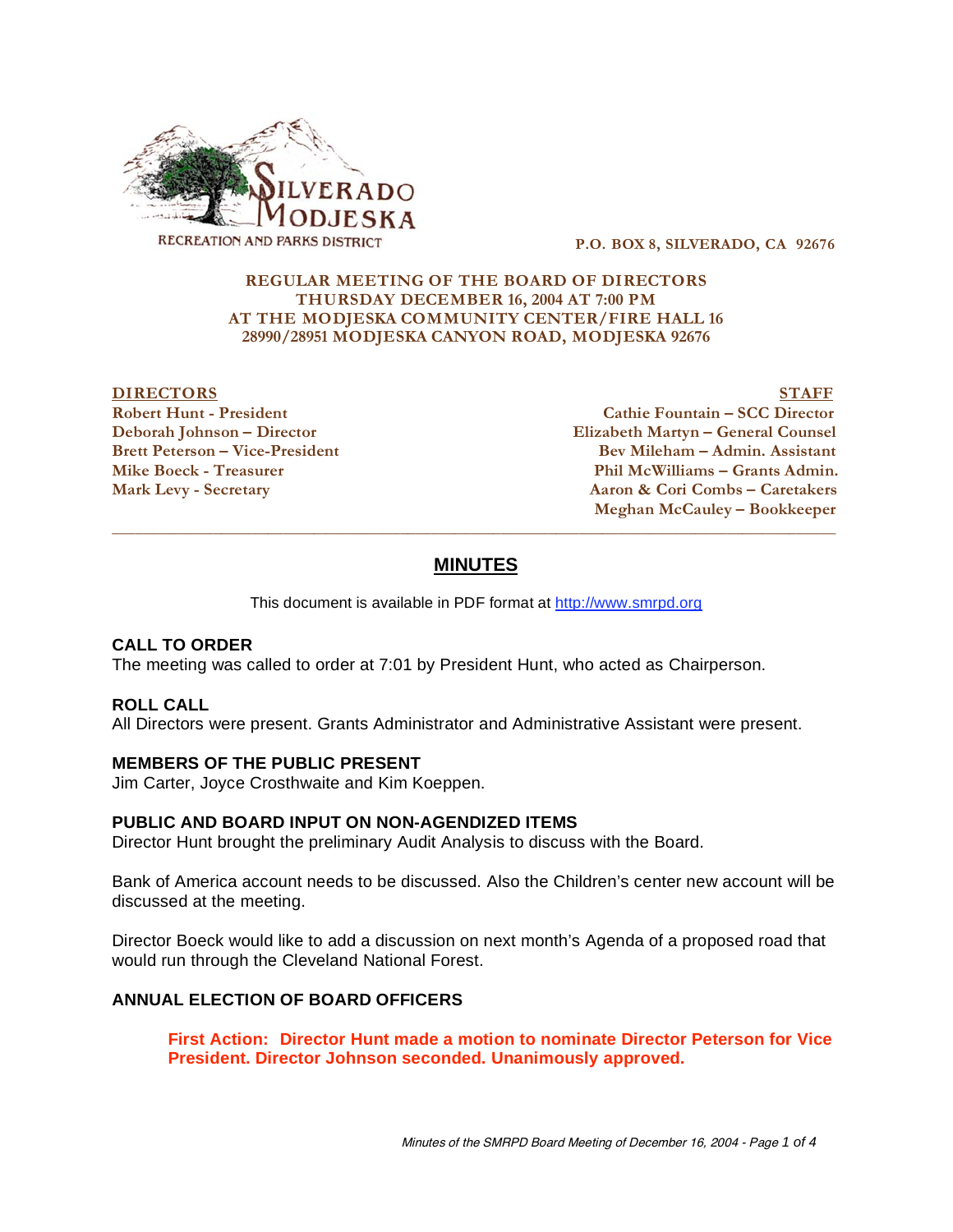**Second Action: Director Hunt made a motion to nominate Director Levy for Secretary. Director Johnson seconded. Unanimously approved.** 

**Third Action: Director Levy made a motion to nominate Director Hunt for President. Director Johnson seconded. Unanimously approved.** 

**Fourth Action: Director Levy made a motion to nominate Director Boeck as Treasurer. Director Hunt seconded. Unanimously approved.** 

Director Johnson and Director Peterson stated that they do not wish to receive the standard Director's Stipend for attending Board Meetings. The Orange County Auditor-Controller's Office will be notified that Directors Hunt, Johnson and Peterson are not to be compensated for attending any District sponsored meetings.

#### **CONSENT CALENDAR**

The Board reviewed the Minutes of the November 30, 2004 meeting.

Director Levy commended Director Boeck on a spectacular hike that he led as part of the Districts Recreation Program.

There was a discussion of a letter received by Ginny McVickar with some good ideas that she thought might help the board with the Recreation Program.

There was a discussion about the new Director Packet delivery system.

**Fifth Action: Director Levy made a motion to approve the Consent Calendar. Director Peterson seconded. Unanimously approved.** 

# **PAYMENT OF DISTRICT BILLS**

**Sixth Action: Director Boeck made a motion to approve payment of transmittal 12- 04A in the amount of \$200.00 total for Directors compensations. For Directors Boeck, Johnson, Levy and Peterson. Director Johnson seconded. Unanimously approved.** 

**Seventh Action: Director Boeck made a motion to approve payment of transmittal 12-04B for \$1,253.79 total to Ware Disposal, \$210.94 Inv.#4C100990 and #4C100991. Beverly Mileham \$761.00 10-4-04 to 12-4-04. Meghan McCauley \$281.25 Inv #04-64. Director Johnson seconded. Unanimously approved.** 

**Eighth Action: Director Boeck made a motion to approve payment of transmittal 12-04C for \$637.05 total to KJ Snyder \$505.00 Inv. #00004127 and #00004153, KC Propane \$132.05 Inv. #36069. Director Johnson seconded. Unanimously approved.** 

**Ninth Action: Director Boeck made a motion to approve payment of transmittal 12- 04D for So. Cal. Edison \$628.44 Inv. dated 12-10-04. Director Levy seconded. Unanimously approved.**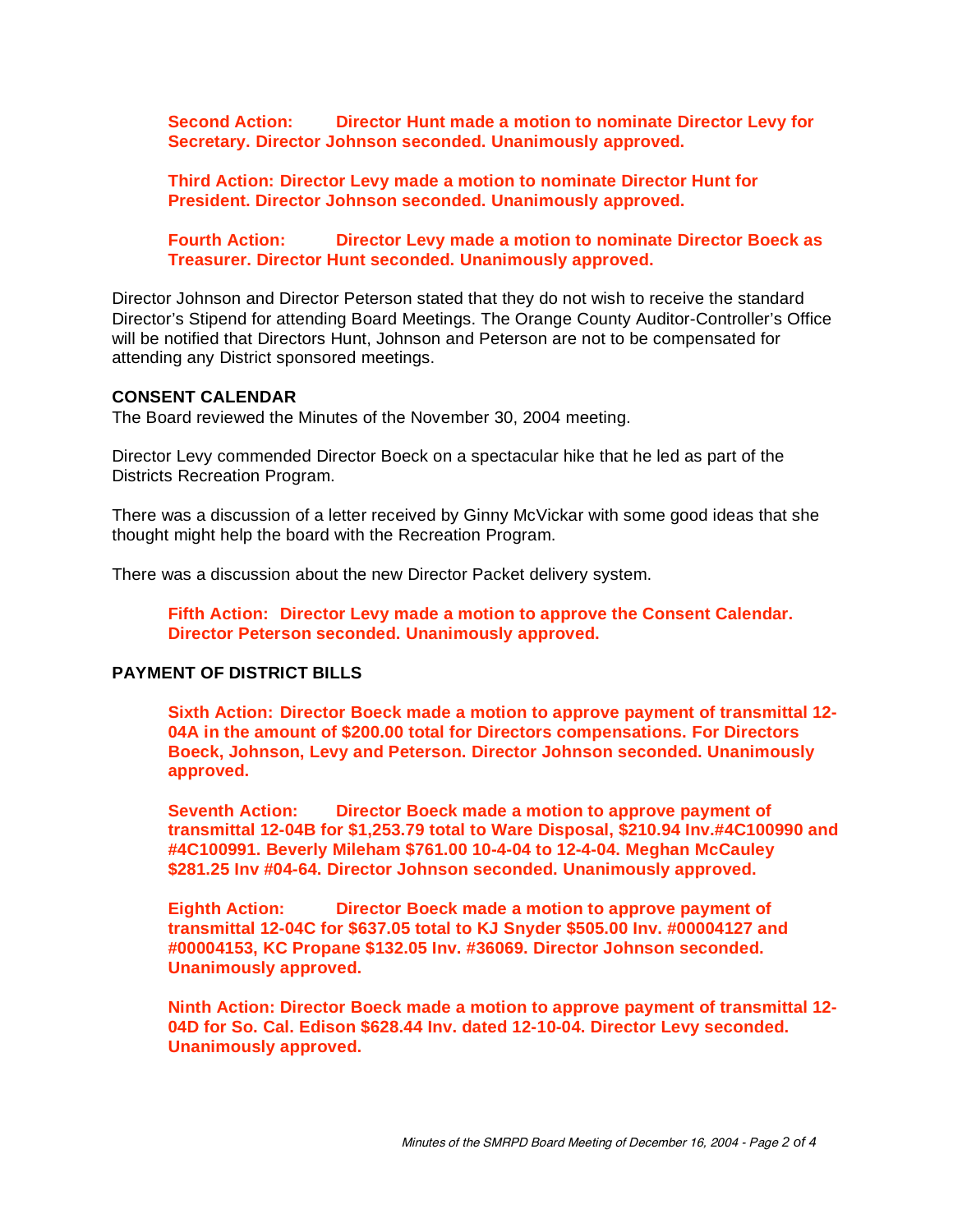The Board then reviewed the financials. Director Johnson said she was very concerned about the rise in cost of water usage. Director Hunt will ask the Caretakers to check and see if there are any problems.

Problems with the Edison billings were discussed, and a request they made for a utility deposit of \$1,280 because of late payments. Director Boeck is discussing this issue with Edison.

# **Tenth Action: Director Hunt made a motion to approve Authorization of payment of up to \$1,500 to Dasse Engineering for structural analysis of the old wing of the Silverado Community Center to confirm its suitability for the Prop 40 funded renovation. Director Boeck seconded. Unanimously approved.**

The Board discussed a request for alcohol use permit for a wedding reception in Modjeska Canyon Community Center. Director Hunt suggested making a list of requirements and issues the Board had discussed previously:

- Limiting the number of people at the function.
- A refundable cleaning deposit of \$500.
- Director Peterson will call other districts and ask what their policies and procedures are.
- Security guards, possibly 1 per 40 people.
- Establish a generic policy that can be used for all similar situations.
- The Board meets with every applicant for an alcohol use permit.

Joyce Crosthwaite and Kim Koeppen of LAFCO were at the meeting to discuss the East Orange development, the potential loss of part of our District to the City of Orange and formation/operation of an Open Space or Parks and Open Space District. Joyce Crosthwaite told the Board that the community's involvement and voice is very important. That the community should attend meetings with the Board of Supervisors and make their comments heard. She also suggested a petition from the community to the Commission expressing how they feel and what they DON'T want to happen as well as what they DO want to happen to their surrounding community. She suggested going to the Board of Supervisors and asking them for a loan of a staff person for 3 months to a year.

A few ideas that were discussed:

- Get a clear idea of the wants and feelings of the community
- Get petitions from the community
- Ask how does this fit into LAFCO'S process
- Go to Campbell or Spitzer's office for questions. Director Boeck will visit them and ask for the Staff person needed that will be asked to help with work on the Recreation Program, get ballot work done, work on trails program and preliminary work for the Riviera.
- Go to LAFCO commission meetings
- Director Johnson will provide a two-page summary of information and mail it out to the community. Director Boeck asked Phil McWilliams to draft Grant information to be added to the letter.
- Director Johnson suggested hosting a "We love our Canyon" function at the Silverado Center. Where VIP officials would be invited. Rewards for community volunteers could be given out.